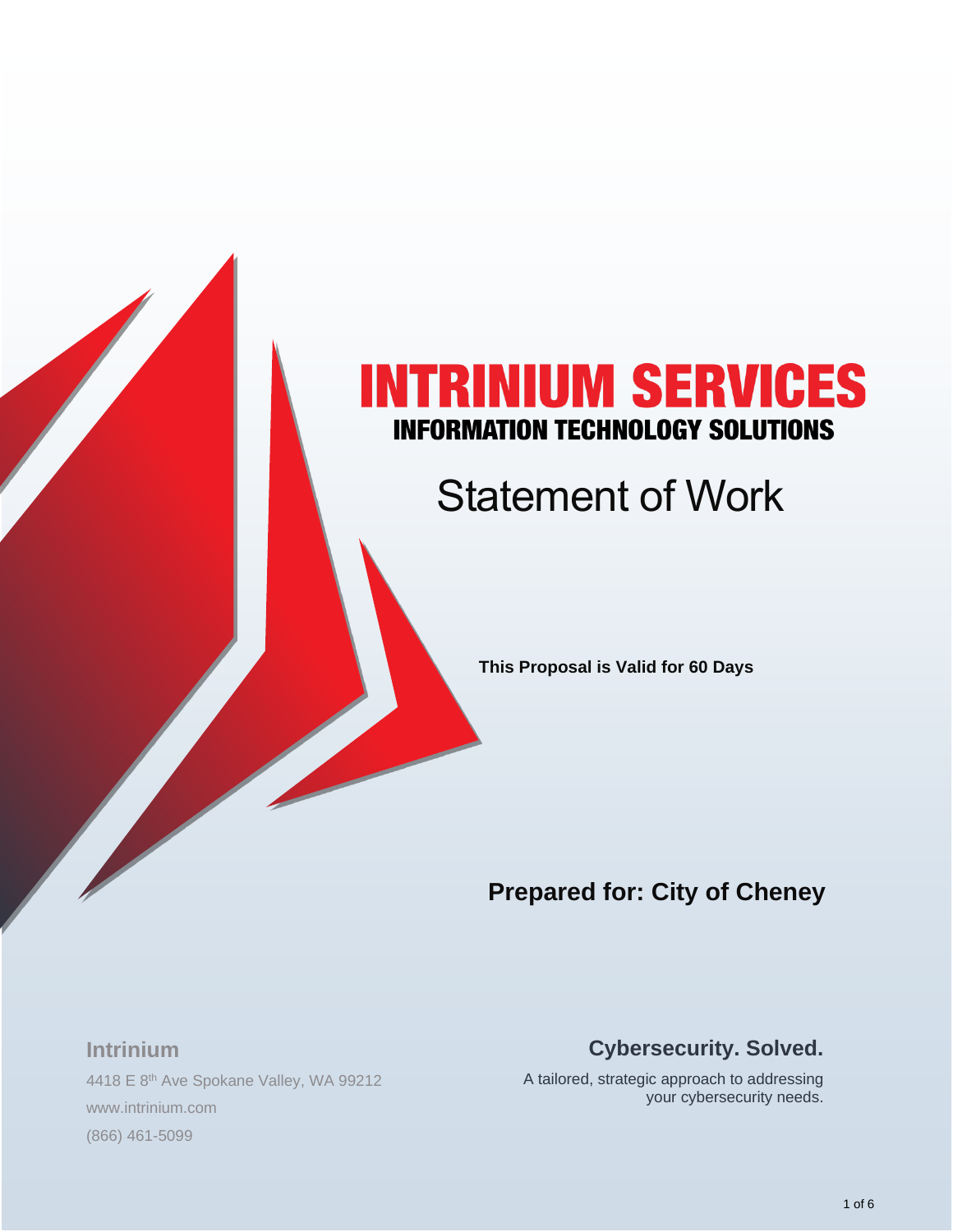

January 28, 2022

City of Cheney 609 2nd Street Cheney, WA 99004

Cindy Niemeier,

Thank you for the opportunity to propose Intrinium network services to City of Cheney. We have listened to your needs and have identified several solutions that we believe will enhance your network in terms of both security and efficiency.

We have experience implementing and maintaining systems for organizations of all sizes. Our experience with both Microsoft and Open-Source products allows us to utilize these software platforms to support the business needs of your organization effectively and cost-efficiently.

As information security and networking professionals, Intrinium staff members have earned some of the most sought-after security and technology-related certifications in the field. These include:

- The Certified Information Systems Security Professional (CISSP)
- The Certified Information Systems Auditor (CISA)
- The Citrix Certified Administrator (CCA)
- The Cisco Certified Network Associate (CCNA)
- Linux+ and Security+ certifications
- Microsoft Certified Partners
- Microsoft Small Business Specialists

Our commitment to you is outstanding customer service in terms of response time, quality, and attention to detail. We have also taken the time to understand your environment and provide you with the information you need to make educated decisions about technology. We will continue to communicate complex concepts and technologies in a language that is easy to understand for people of all levels of technical expertise.

In the following proposal, we outline the services that Intrinium can offer City of Cheney to help you achieve your business goals. Please feel free to contact me with further questions or clarification items. My contact numbers are provided below for your convenience. Once again, thank you for the opportunity to submit this proposal for your consideration.

Warmest Regards.

Chris Little

Chris Little (509) 209-2131 chris.little@torchlight.io

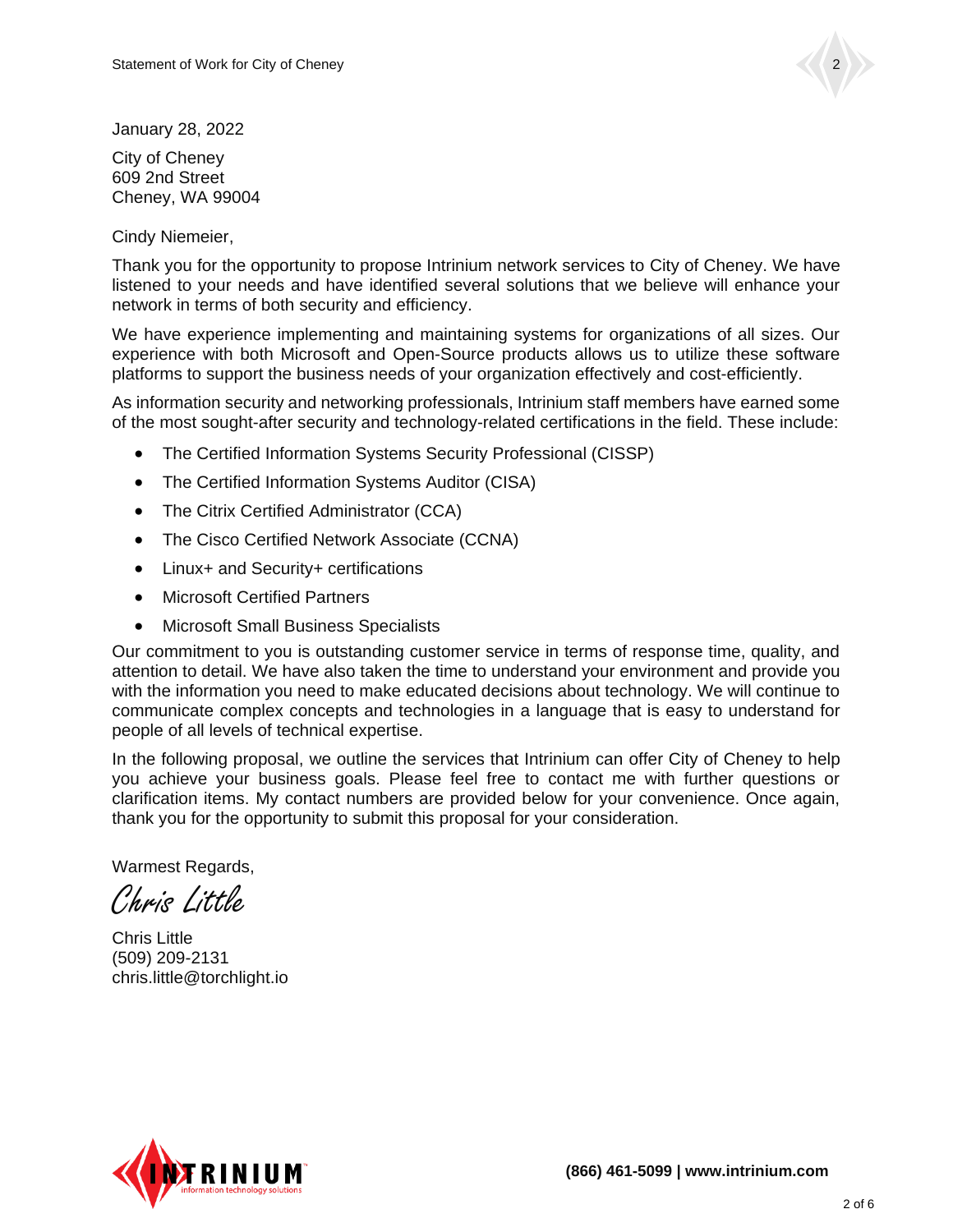

# Server and SAN Replacement

City of Cheney desires an engagement with the Professional Services team to replace aging information systems hardware and upgrade their mail server.

## **Phase 1 - Install New Servers (49hrs)**

- Rack New Servers and Storage.
- Install/Update Windows Servers
- Install Hyper-V Cluster
- Migrate Virtual Machines

## **Phase 2 - Setup Offsite Location (16hrs)**

- Move Old Storage & Servers to Offsite Location.
- Rack Old hardware.
- Install/Update Windows Server
- Install Hyper-V Cluster
- Setup and Verify Replication.

### **Assumptions:**

• Client IT staff will be available to work with Intrinium and provide access to relevant data and information, to facilitate the timely completion of this task.

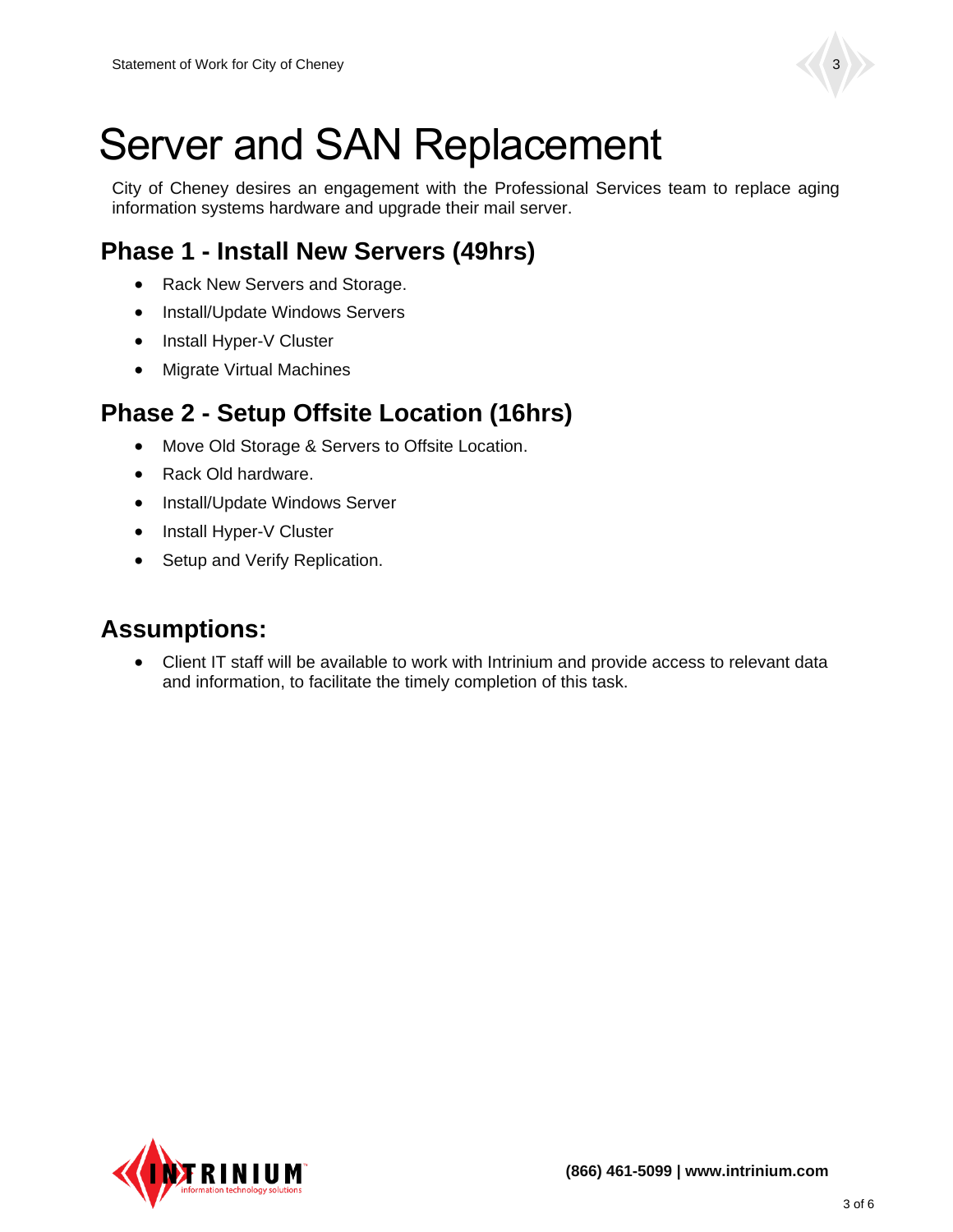

### **Fee/Pricing Arrangements**

A PO or payment in full for all hardware, software, and/or licensing will be required before ordering, while labor will be charged as accrued and billed monthly to City of Cheney under the terms of their contract. All hardware, software, and/or licensing sales are final and cannot be returned. Please note these estimates are for budgetary purposes only and are subject to change depending upon client needs and/or revisions to the statement of work. Any tasks not specifically noted in the Project Scope above are not included as part of this statement of work. Payment for the service described above shall be in accordance with Section 2 of the MASTER SERVICES AGREEMENT between City of Cheney and Intrinium, Inc.

| <b>Product</b>                                                          |                |                   |                          |  |
|-------------------------------------------------------------------------|----------------|-------------------|--------------------------|--|
| <b>Description</b>                                                      | Qty            | <b>Unit Price</b> | <b>Total</b>             |  |
| <b>Bytespeed Server</b>                                                 | 3              | \$9,750.00        | \$29,250.00              |  |
| Intel Xeon 4208 8-Core 2.1ghz Socket 3647                               |                |                   |                          |  |
| (8) Kingston 16GB 2666Hz DDR4 ECC CL19<br>1Rx8 Micron                   |                |                   |                          |  |
| (4) Micron 5300 MAX 480GB 2.5" 7mm SATA                                 |                |                   |                          |  |
| RAID <sub>10</sub>                                                      |                |                   |                          |  |
| Intel I350-T4, 4-Port, PCIe2.1x4, RJ-45x4,<br>LP/FH                     |                |                   |                          |  |
| <b>Standard 5 Year Server Warranty With Next</b><br><b>Business Day</b> |                |                   |                          |  |
| <b>Nexsan SAN</b>                                                       | 1              | \$49,150.00       | \$49,150.00              |  |
| E32F with 16X1.92TB QLC SATA SSD, dual                                  |                |                   |                          |  |
| Nexsan, Premium support, 7x24x4 Hour parts<br>delivery and onsite       |                |                   |                          |  |
| Windows Server 2022 Standard - 16 Core License                          | 6              | \$1,069.00        | \$6,414.00               |  |
| D-Link 12-Port 10Gb Switch                                              | $\overline{2}$ | \$2,380.00        | \$4,760.00               |  |
| Manageable, DXS-1210-12TC                                               |                |                   |                          |  |
|                                                                         |                | <b>Total:</b>     | \$89,574.00 <sup>1</sup> |  |

#### **Professional Services**

| <b>Role</b>                   | <b>Hourly Rate</b> | <b>Est. Hours</b> | <b>Est. Price</b> |
|-------------------------------|--------------------|-------------------|-------------------|
| <b>Professional Services</b>  | \$195.00           | 81.0              | \$15,795.00       |
| (includes Project Management) |                    |                   |                   |

#### **Total Capital Expense Estimated for Project: \$105,369.001 2**

<sup>1</sup>Plus Tax and Shipping.

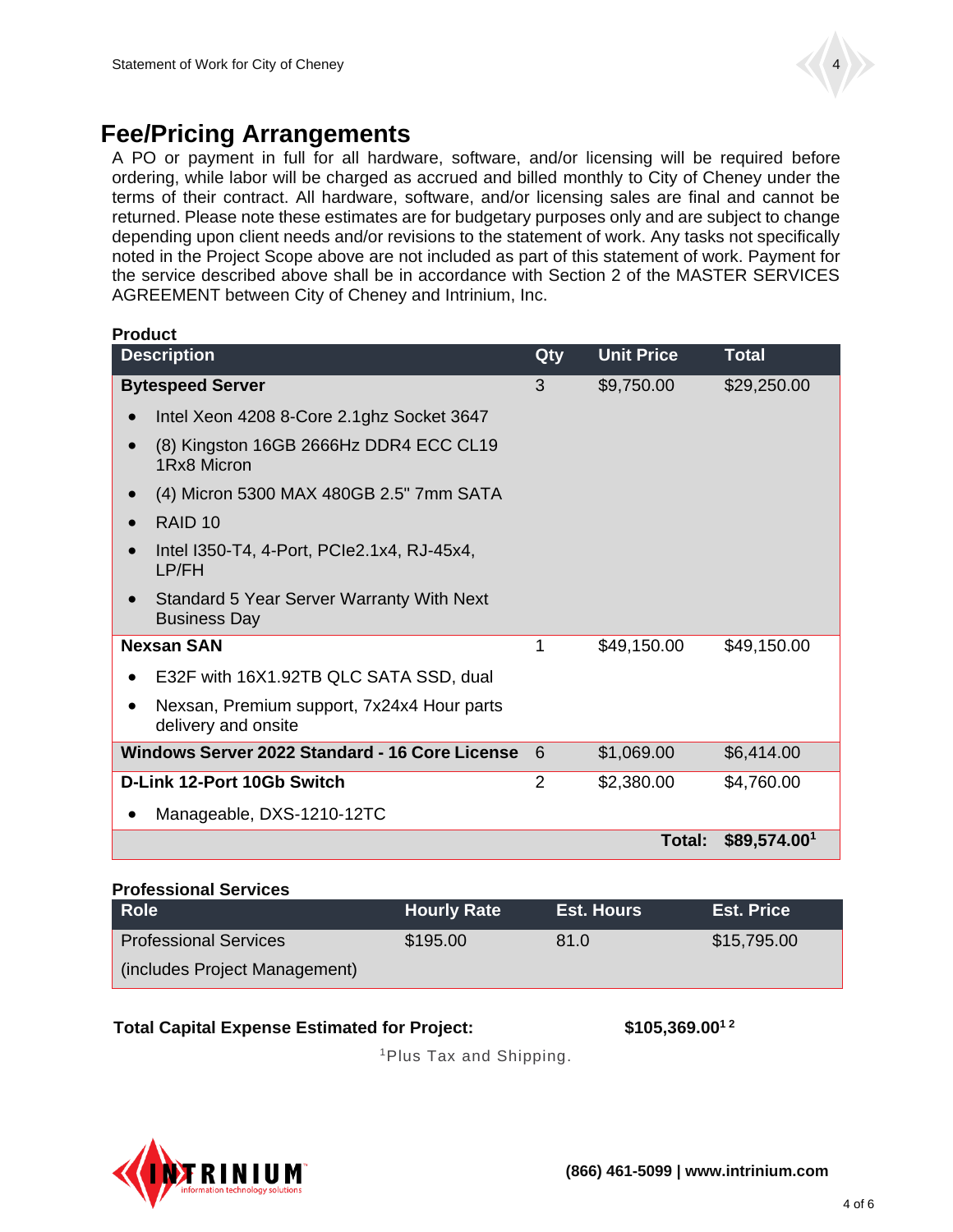<sup>2</sup>Plus reasonable expenses, which include but are not limited to out-of-town travel, meals and lodging, photocopies, and printing, per diem based on GSA schedules and applicable taxes.

Additional services outside the scope of this engagement will require a separate Statement of Work and will be billed at the following rates:

| <b>Role</b>                            | Fee             |
|----------------------------------------|-----------------|
| <b>Systems Engineer</b>                | \$195.00 / hour |
| Senior Systems Engineer                | \$225.00 / hour |
| <b>Senior Solutions Architect</b>      | \$250.00 / hour |
| <b>Project Manager</b>                 | \$195.00 / hour |
| Senior Project Manager                 | \$225.00 / hour |
| <b>Security Engineer</b>               | \$225.00 / hour |
| <b>Information Security Consultant</b> | \$250.00 / hour |
| <b>Senior Security Consultant</b>      | \$295.00 / hour |
| CIO / CISO Consulting                  | \$375.00 / hour |
| <b>Emergency Incident Response</b>     | \$450.00 / hour |